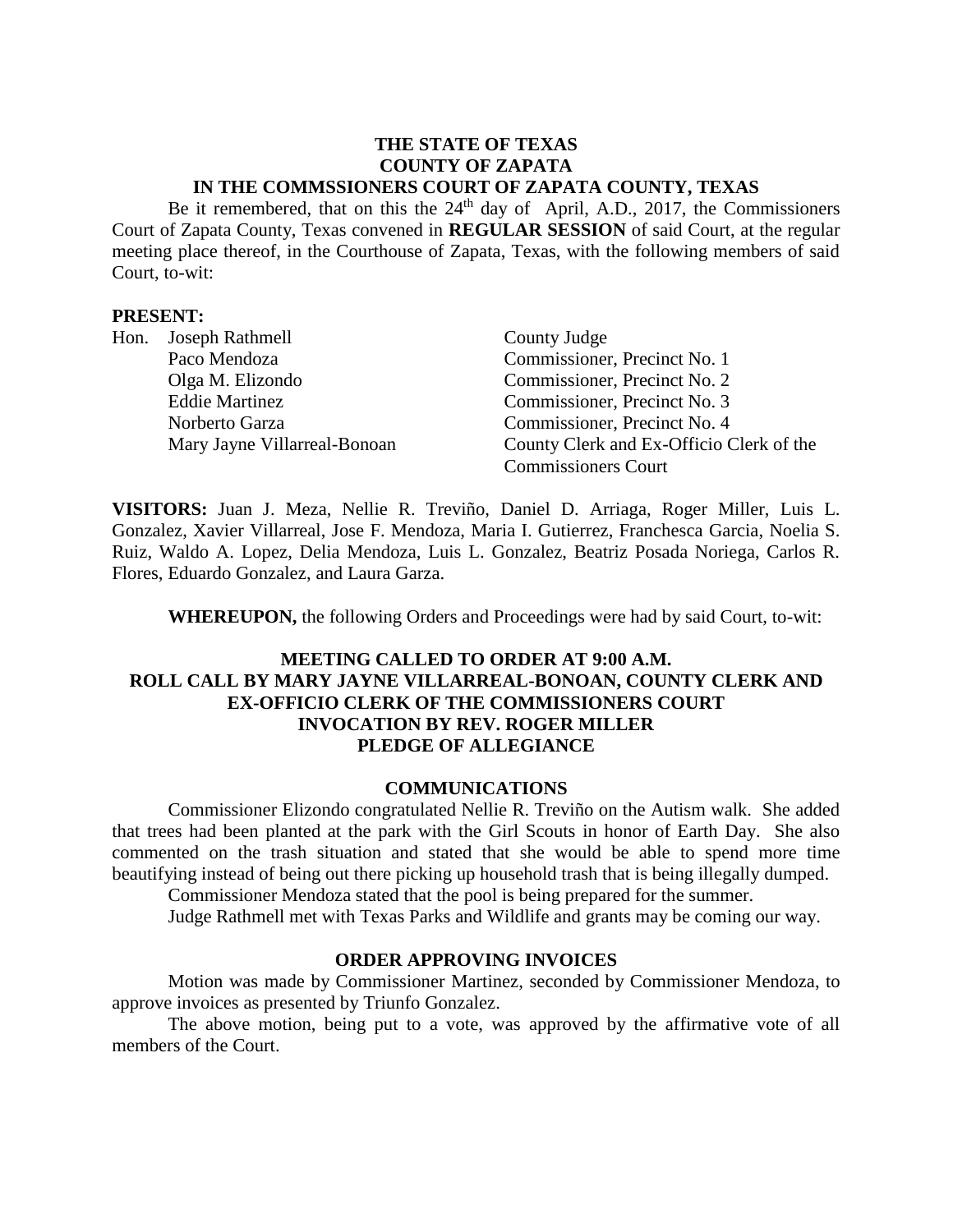#### **ORDER APPROVING CHECKS ISSUED**

Motion was made by Commissioner Garza, seconded by Commissioner Mendoza, to approve checks issued as requested by Hon. Romeo Salinas, County Treasurer.

The above motion, being put to a vote, was approved by the affirmative vote of all members of the Court.

## **PRESENTATION BY CITY OF LAREDO HEALTH DEPARTMENT ON ZIKA PREVENTION PROGRAM**

Hector Gonzalez, Director of City of Laredo Health Department, gave a brief presentation on the Zika Prevention Program. (Brochure attached) They will be at the courthouse rotunda on April 28 with information for the public.

### **LEGISLATIVE UPDATE**

Hector Uribe, Legislative Consultant, reviewed the upcoming legislative updates. Some updates include the taxing of rental equipment, the prohibition of governmental entities to charge regulatory fees on 8 liners, and other constitutional amendments.

## **PRESENTATION BY BEATRIZ POSADA NORIEGA, MAYOR OF CIUDAD GUERRERO, TAMPS., MEXICO**

Hon. Beatriz Posada Noriega, Mayor of Ciudad Guerrero, Tamps., Mexico approached the court with a presentation requesting surplus equipment from Zapata County for Ciudad Guerrero, Tamps., Mexico.

## **UPDATE ON USDA AT-RISK-PROGRAM**

Ramiro Hernandez gave a report on the USDA At-Risk Program. Approximately 518 meals have been served. The County investment is 100% reimbursable by grants. Monies left over can be used for improvements of facility/building used.

## **ORDER TO APPROVE TO HIRE SEASONAL BUS DRIVER FOR USDA SUMMER FOOD PROGRAM AND ORDER APPROVING USDA SUMMER FOOD PROGRAM**

Motion was made by Commissioner Mendoza, seconded by Commissioner Garza, to approve to hire a seasonal bus driver for the USDA Summer Food Program to deliver meals and to approve USDA Summer Food Program as requested by Ramiro Hernandez.

The above motion, being put to a vote, was approved by the affirmative vote of all members of the Court.

#### **PRESENTATION ON HOSPITALITY HOUSE**

Noelia Ruiz, case manager at Hospitality House, made a presentation on the battered women's shelter. The center offers furnished rooms with a common kitchenette and dining area. Guests are protected by state of the art security system and a high security fence and guard dog. Guests and their children will be provided with opportunities for job training and counseling. The center is open 24 hours, 7 days a week. The South Texas Empowerment of Women Shelter is an organization created to help victims of domestic violence and their children.

No one was present for item #13. Presentation on IBC MINITROPOLIS as requested by Javier A. Ramirez, IBC Bank.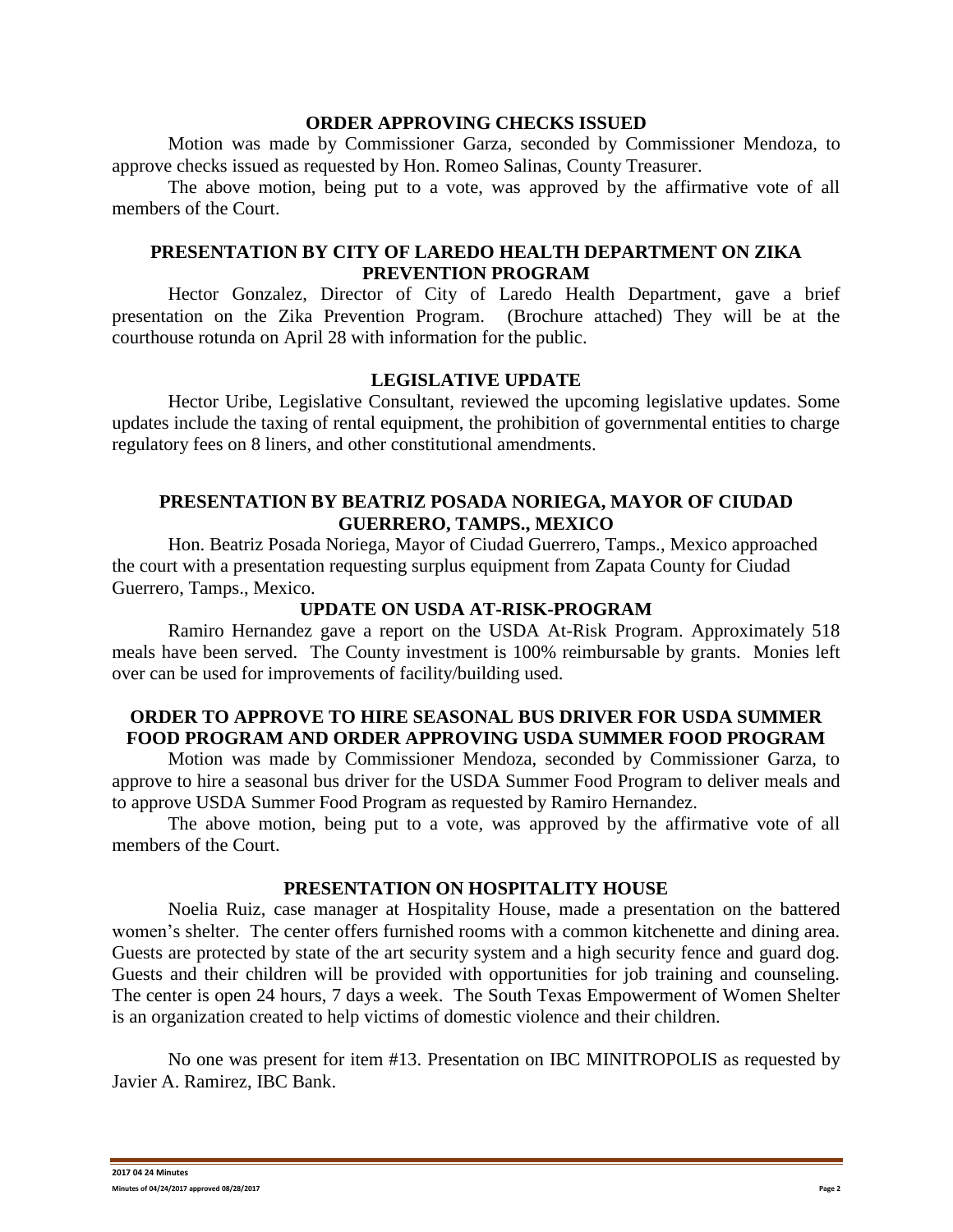## **ORDER APPOINTING MEMBERS TO ZAPATA COUNTY HISTORICAL COMMISSION**

Motion was made by Commissioner Garza, seconded by Commissioner Martinez, to appoint the following persons to serve as Zapata County Historical Commissioner Members:

| Rosa Elena Martinez | Rosie Bigler            |
|---------------------|-------------------------|
| Laura Garza         | Roberto O. Montes       |
| Olga M. Elizondo    | Guadalupe Villarreal    |
| Anna Holcomb        | Anabel Gonzalez-Alvarez |

Dr. Hildegardo Flores Olga M. Flores Amparo Montes-Gutierrez

as requested by Hon. Joe Rathmell, County Judge.

The above motion, being put to a vote, was approved by the affirmative vote of all members of the Court.

## **ORDER TO TABLE REQUEST BY JUDGE RATHMELL REGARDING PREMIER ENGINEERING'S SUBMISSION FOR PAYMENT TO USDA FOR ZAPATA WASTEWATER TREATMENT EXPANSION**

Motion was made by Commissioner Martinez, seconded by Commissioner Elizondo, to table request by Manuel Gonzalez, Jr. of Premier Engineering regarding Premier Engineering's submission for payment to USDA for the Zapata Wastewater Treatment Plant expansion as requested by Hon. Joe Rathmell, County Judge.

The above motion, being put to a vote, was approved by the affirmative vote of all members of the Court.

### **ORDER APPROVING IMPLEMENTATION OF A SPARE TIRE ROUNDUP EVENT**

Motion was made by Commissioner Mendoza, seconded by Commissioner Garza, to approve the implementation a spare tire roundup starting on May 1 for a period of 2 weeks at no cost to be held at Animal Control Department as requested by Hon. Joe Rathmell, County Judge.

The above motion, being put to a vote, was approved by the affirmative vote of all members of the Court.

# **ORDER APPROVING TO HIRE A SEASONAL/TEMPORARY CLASS A CDL DRIVER**

Motion was made by Commissioner Martinez, seconded by Commissioner Garza, to hire a seasonal/temporary Class A CDL driver at a rate of \$13.00 per hour and not to exceed 29 hours per week as requested by Hon. Joe Rathmell, County Judge.

The above motion, being put to a vote, was approved by the affirmative vote of all members of the Court.

### **ORDER APPROVING INSTALLATION OF SPEED HUMP**

Motion was made by Commissioner Martinez, seconded by Commissioner Mendoza, to approve the installation of a speed hump at the following location:

a. between Miraflores and Alamo

as requested by Hon. Norberto Garza, Commissioner Pct. 4.

The above motion, being put to a vote, was approved by the affirmative vote of all members of the Court.